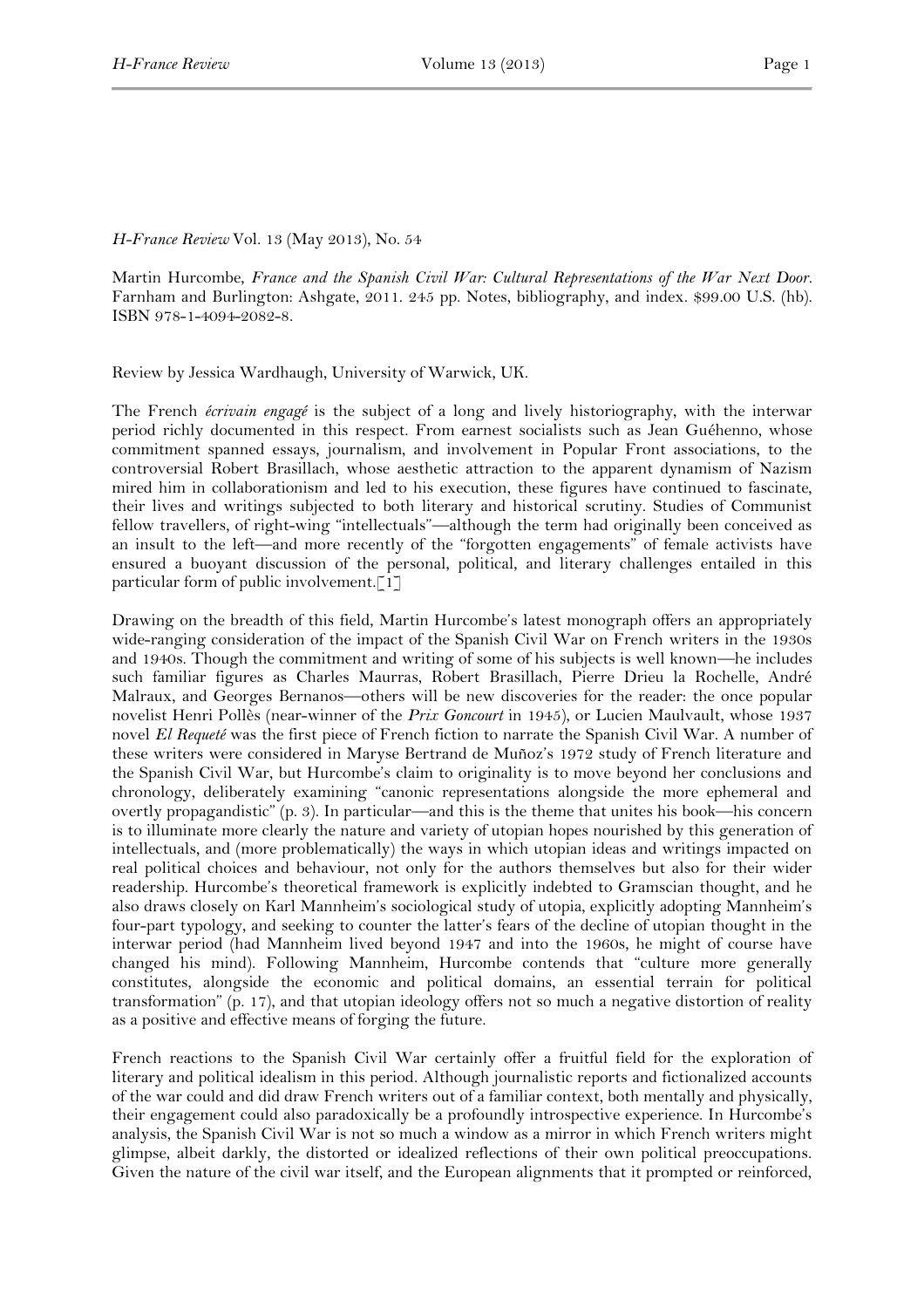the "war next door" inevitably held premonitions of future international conflict; but it also served as a theatre in which the battles staged by antagonists of left and right might offer striking parallels to political conflicts in neighbouring countries. French observers, depending on their sympathies, could identify the nationalists as model fascists or traditionalists, or discover in the beleaguered republicans a Popular Front more fraternal and revolutionary than its French counterpart.

*France and the Spanish Civil War* is therefore divided into a number of discrete studies that consider literary or journalistic accounts of the Spanish conflict specifically within their French political contexts. Each chapter, with the exception of the last, focuses either on the left or on the right. The potential convergence of themes explored across the political spectrum is treated somewhat cautiously ("an uncanny mirroring across the political divide", as Hurcombe describes it on p. 143), and he prefers to depict political struggle (whether in France or in Spain) as a more straightforward opposition between 'the forces of progress' and the 'forces of reaction' (for example on p. 14). His more pressing concern, in fact, is to delineate the particular and contrasting utopias imagined by partisan groups on each side of the barricade. The first chapter, for example, offers an overview of extreme-right reactions to the war within the circles of influence of Action Française. Here, Hurcombe explores a selection of essays and reportage, including *Visite aux Espagnols* (1937) by the *académicien* Claude Farrère, and *Au Pays de Franco, notre frère latin* (1937) by the sculptor Maxime Réal del Sarte, better known for his involvement with the youth branch of Action Française in the earlier years of the century. Such works sought in the Spanish context the image and even realization of a "restorationist" utopia: the triumph of traditionalism and, more symbolically, the triumph of "Latin" values over the oriental lure of Communism.

Others on the extreme right were attracted to the Nationalist cause not so much for its promise of restored tradition as for its romantic fusion of principle and action. Young novelists such as Pierre Frondaie and Lucien Maulvault, Pierre Drieu la Rochelle and Robert Brasillach expressed in their works an admiration for the heroism and sacrifice of the Nationalists, and for the potential transformation of the individual within a fraternal, combatant community. With this chapter, Hurcombe contributes to an abiding interest in the "aesthetic" dimension of political commitment for the young right (especially Brasillach), while also contending that Brasillach's *Les Sept Couleurs* and Drieu la Rochelle's *Gilles* constitute a right-wing response fully matching that of Malraux's *L'Espoir* in polemical force.<sup>[2]</sup>

This detailed exploration of right-wing reactions to the Spanish Civil War is balanced by an equally wide-ranging consideration of the left. Influenced by the Gramscian art historian Simon Dell, whose recent work on press photography offers a lively contribution to the cultural history of the Popular Front, Hurcombe focuses on left-wing writers whose revolutionary hopes were dashed by a French Popular Front government more concerned with national unity and stability than with political transformation.[3] For such intellectuals—among them Jean-Richard Bloch, André Chamson, Marguerite Jouve, and Simone Téry—the Spanish republicans served as an inspiring example, "the image of a community engaged in the radical reformulation of Spanish society, a community that [drew] on a long humanist and revolutionary tradition" (p. 118). Yet the Spanish experience was by no means easy to interpret—and Hurcombe details with engaging sensitivity the personal and literary challenges posed by the development of rival authorial personae: the anguished spectator of wartime atrocities, and the committed writer desirous that these events might be recorded, as Jean-Richard Bloch explained, "[non] pour me servir, mais pour servir" (p. 121).

The following two chapters, both of which focus on André Malraux, continue the exploration of this literary dilemma. The first considers his canonic novel *L'Espoir*, and Malraux's efforts to grapple with the problem of how defend human dignity through a violent conflict that would necessarily lead to its violation. The second, focusing on the related film *L'Espoir: Sierra de Teruel*, charts Malraux's shift in emphasis to a spirit of resistance, prefiguring his later political commitment. In the final, comparative chapter, Hurcombe chooses two piece of writing from 1939 that might seem initially to counter the utopian character of the earlier works considered: Henri Pollès's *Toute Guerre se fait la nuit*, and Georges Bernanos's *Les Grands Cimetières sous la lune*. Pollès's novel is a mordant satire on the Spanish Republic (and also, curiously, its swansong); Bernanos's essay a searing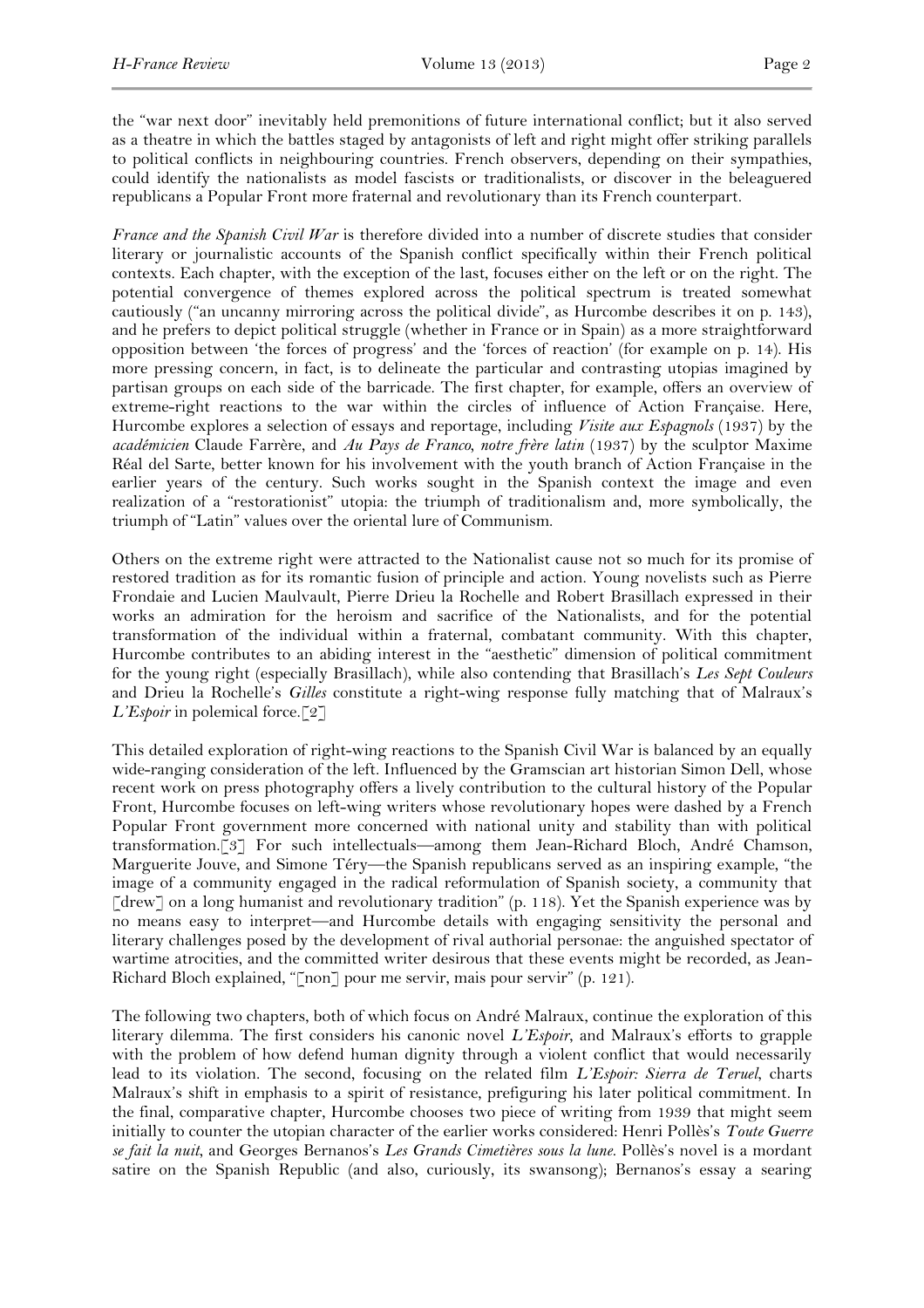criticism of the Nationalists for their treatment of the Spanish people. Yet both, Hurcombe contends, "contain within them the seeds of a utopian vision" (p. 216), and his final contention is that these representations of the Spanish Civil War demonstrate the persistence of utopian thought, quite contrary to Mannheim's contemporary pessimism on the matter.

As this summary suggests, one the major strengths of this monograph is the range of writers considered, and the conscious decision to include lesser-known authors such as Pollès, Frondaie, or Maulvault alongside more familiar names. Notwithstanding this breadth of vision, Hurcombe also succeeds in conveying the particular character of individual responses to a conflict that was emotionally and morally—as well as politically—challenging. The chapter on utopian left-wing responses to the Frente Popular is particularly engaging, interweaving the consideration of political reactions with an emphasis on the literary difficulties that an analysis of the Spanish conflict could present. Similarly striking is the intertextual study of how assimilation of the themes and structure of Cornellian tragedy might shape the representation of the Spanish Civil War by extreme-right authors such as Brasillach (in his case very explicitly). Hurcombe is persistently modest about the originality of this work—even though some of the authors he considers are now little known—and offers only occasional criticism of existing secondary literature. Yet there is no doubt that, particularly as a work of synthesis, this book offers a valuable contribution to the study of intellectual commitment in the 1930s, and a sustained reflection on the utopian quality of engaged writing.

Although this is a wide-ranging work, its subtitle ("Cultural representations of the war next door") nonetheless suggests still greater breadth. One can appreciate the rationale for the choice of wording: Hurcombe's sources include literary works, but also journalism and a film. Yet readers might perhaps expect to find some consideration of the wider cultural context within which French writers and their audiences articulated and encountered representations of the Spanish conflict, an area only briefly hinted at in Hurcombe's work. His chapter on utopian republican reactions includes, for example, some discussion of Simone Téry's writings on photography, and mentions her own efforts to photograph the effects of the war. However, the only photograph in this book is the striking image on the dust jacket, and the analysis would certainly have been enriched by some reproductions of the magazine photographs referred to in the text, such as the centrepiece of *Regards* on 11 November 1936 (p. 125). Illustrated magazines—together with the newsreels of air attacks that returned to haunt viewers such as Marc Bloch at the outbreak of the Second World War surely offered some of the most vivid and widely available cultural representations of the Spanish Civil War for the reading and viewing public.[4] And Robert Capa's war photography, or Picasso's painting of *Guernica* (1937) are probably the cultural representations of the Spanish conflict that would spring most readily to the minds of potential readers of this book.

Thus there remains, in my opinion, some unrealized potential for a cultural contextualization that would contribute to the overall strength of this study. Particularly valuable—given the theme and argument of the work—would be some detailed consideration of readership and reception. Hurcombe is emphatic about the "actual, concrete social and political consequences" of literary utopias (p. 115), yet it is precisely this difficult question of how novels or films impacted on the "real" that remains tantalizingly unanswered in its broader context. There is, for example, some consideration of how the works in focus illuminate the political trajectories of their authors: Brasillach's and Drieu's novels offer clear evidence of the attraction to fascism that will shape their paths into eventual collaborationism; Malraux's shifting emphasis from the novel to the film of *Espoir* adumbrates his conversion to Gaullism. Hurcombe also insists, however, that the three primary functions of utopia are "a compensation of present inadequacies, a criticism of these and 'the expression or education of desire' that all aim to shape the readership's desire for an elsewhere and an otherwise." (p. 147) Yet if readers (and viewers) are important to his argument, they remain conspicuously absent from the text: there are no sales figures for the novels or discussion of their critical reception in the press, which might in turn have given some indication of whether these utopian visions inspired, reassured, antagonized, or perplexed their readers. Notwithstanding the difficulties of analysing such reception, it would, I feel, add a further dimension to this study, as well as offering more detailed support for the central argument.